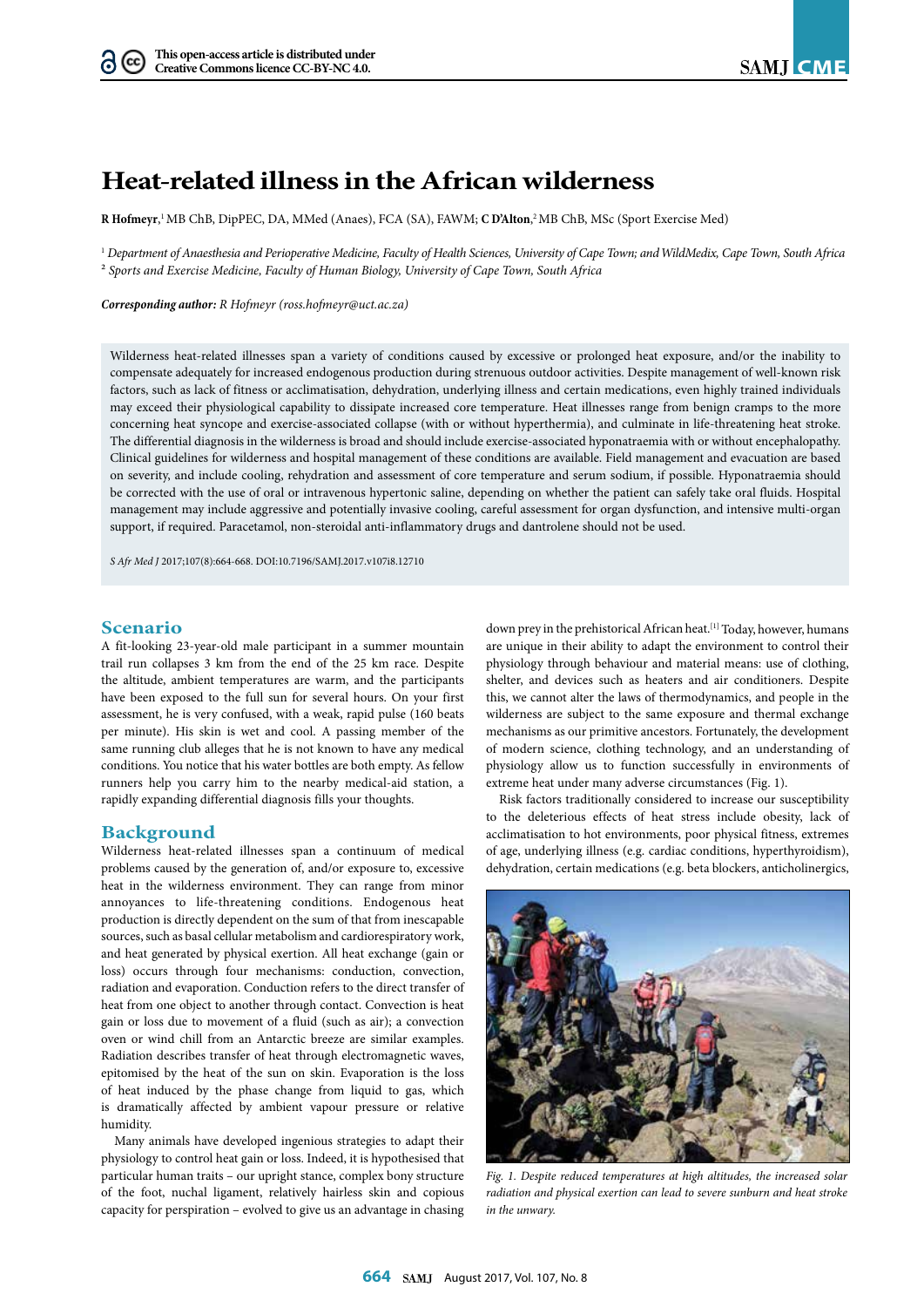and diuretics) and illicit drugs (e.g. amphetamines, cocaine, and Ecstasy).

Heat-related illnesses are usually preventable. Mitigating factors include improved physical fitness, heat acclimatisation, selection of appropriate clothing, maintaining adequate hydration, sufficient rest periods, and enhancing evaporative cooling. These may be recalled using the CHAFER mnemonic (Table 1). However, it is important to appreciate that exertional heatstroke and other forms of heat illness can occur in spite of the optimal control of these factors.[2] Similarly, it is normal for well-adapted individuals to experience an increase in core temperature above 'normal' values during exercise, even in the setting of low environmental temperatures (Fig. 2). Therefore, core temperature alone is not a reliable indicator of heat illness or injury in the absence of other signs, and illness only occurs when physiological compensation to balance heat gain/production with heat loss fails.

# **Definition and spectrum of heat-related illnesses**

Heat-related illnesses are not neatly delineated conditions, but rather occur as a spectrum – from benign to catastrophic. To better understand the pathophysiology of heat illness, it is essential to clarify the definitions thought to encompass these entities.



*Fig. 2. Exercise-associated hyperthermia, with routinely raised core body temperatures during periods of physical effort (as shown by raised heart rate) despite frigid conditions during a 7-day mountaineering expedition in Patagonia. (Data – R Hofmeyr.)*

**Table 1. Mitigating/preventive factors for heat-related illness – CHAFER**

Classifying the manifestations into discrete categories, however, is useful to ascribe the correct urgency of management and level of severity.

#### **Heat cramps**

Heat cramps are muscle spasms that typically occur in the large muscle groups of the leg, and may be debilitatingly severe. The precise aetiology is still being debated, but is thought to be a combination of calcium and other electrolyte derangements at tissue level, plasma volume depletion, tissue acidosis in the light of respiratory alkalosis from hyperventilation, and altered neuromuscular control related to exertion.[3-5] As these cramps can occur without exposure to a warm environment and typically resolve rapidly, they are often considered not to be true heat illness.

#### **Heat rash and sunburn**

Prickly heat or miliaria rubra is infrequently seen in the South African (SA) context, but occurs in humid or tropical climates owing to exocrine sweat duct blockage during copious or prolonged sweating. It presents as an erythematous pruritic rash with papules, usually on the neck, trunk and limbs, but sparing hands and feet. While heat rash alone is more of an irritation than a serious illness, the reduction in sweat production by duct obstruction can greatly reduce efficiency of evaporative heat loss and predispose the sufferer to more severe injuries. Sunburn – epidermal and dermal damage due to exposure to ultraviolet radiation – also limits sweat production. In

| <b>CHAFER</b>       | Mitigating/preventive factors                                                                                        |
|---------------------|----------------------------------------------------------------------------------------------------------------------|
| Clothing            | Clothing should provide skin protection, reflection of solar radiation, and encourage evaporative cooling.           |
|                     | Loose-fitting, light-coloured, wicking and/or porous items are ideal. Protection for the head, face and neck         |
|                     | should be included.                                                                                                  |
| Hydration           | Evaporative cooling through sweating is essential to maintain heat loss during exertion in warm                      |
|                     | environments, and can approach 1 000 mL/h in acclimatised individuals. Prehydration and drinking to thirst           |
|                     | are effective measures. Imbibing cold fluids improves comfort and may aid heat loss.                                 |
| Acclimatisation     | Gradual exposure to increasing levels of exertion in a hot environment induces heat acclimatisation over             |
|                     | a period of days to weeks. The predominant mechanism is an increase in quantity and efficacy of sweat                |
|                     | production, improving evaporative cooling. Acclimatisation can be accomplished by 60 - 90 minutes of                 |
|                     | exercise in the heat per day, ideally over a period of 1 - 2 weeks. Benefits are typically lost within a fortnight   |
|                     | of withdrawal from a continuous exposure stimulus.                                                                   |
| <b>Fitness</b>      | Physical fitness allows more efficient effort, reducing the rate of endogenous heat production at the same           |
|                     | level of activity compared with a less fit individual. It increases the effectiveness and rate of acclimatisation to |
|                     | hot environments, and reduces body fat, which in turn allows more efficient heat loss.                               |
| Evaporative cooling | In addition to remaining well hydrated to allow for evaporative cooling through sweating, dipping or soaking         |
|                     | clothing in water can greatly increase cooling by this mechanism.                                                    |
| Rest                | Rest breaks during acclimatisation, strenuous exertion, and the hottest periods of the day reduce the risk of        |
|                     | heat illness. This is particularly effective if rest can be taken in a cooler area.                                  |
|                     |                                                                                                                      |

CHAFER = clothing, hydration, acclimatisation, fitness, evaporative cooling, rest.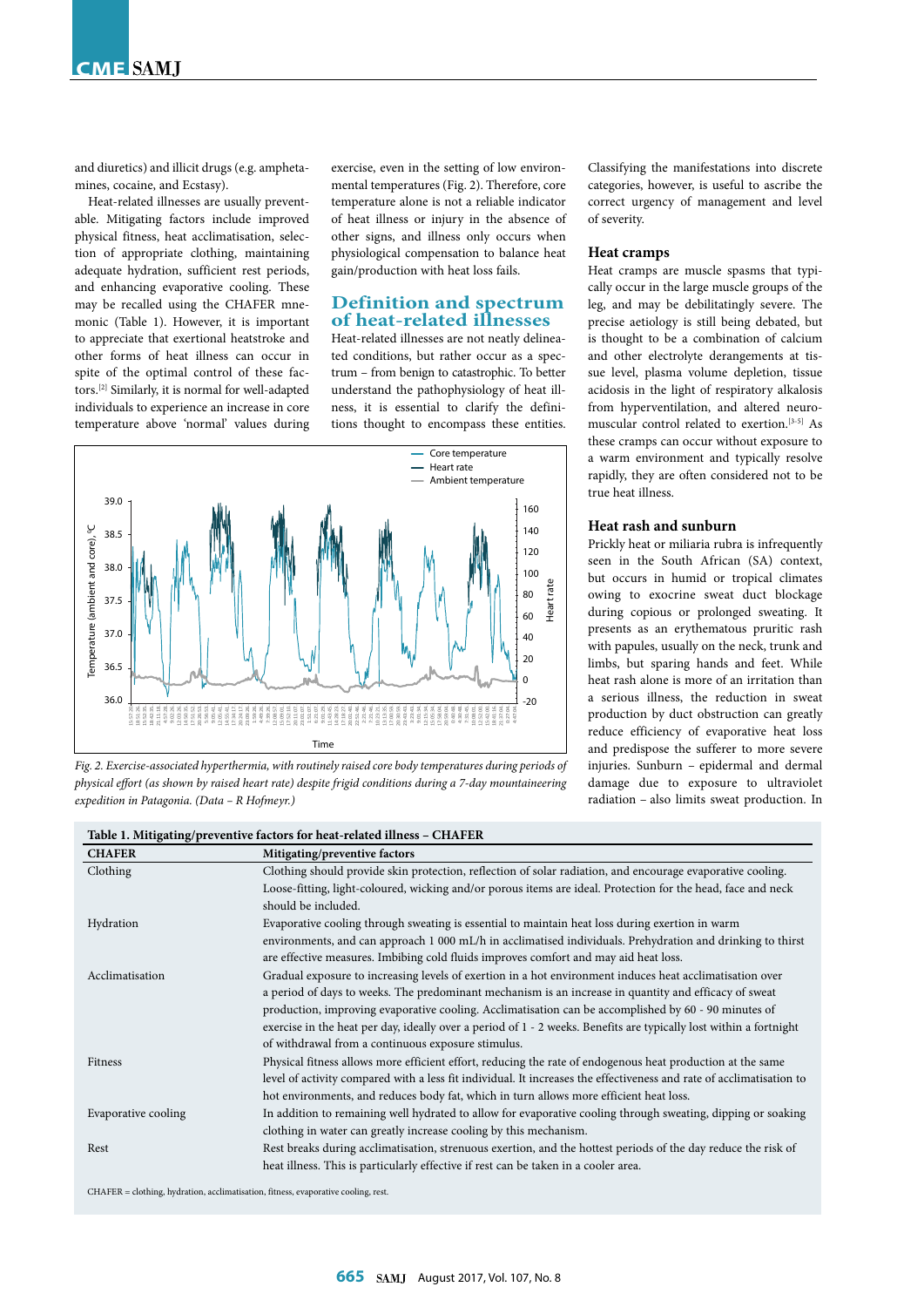its severe form, it can result in a systemic inflammatory response manifesting with headache, nausea, fever or rigors, and delirium.

#### **Heat syncope and exercise-associated collapse**

This condition is traditionally defined as a transient collapse or brief loss of consciousness occurring immediately after strenuous exercise in a warm environment. The patient usually rapidly regains clear consciousness shortly after becoming supine, or with raising of the legs. It is often seen in athletes, where it is possibly a manifestation of exercise-associated syncope. It commonly occurs immediately after completion of intense exercise. There are sudden decreases in venous return when skeletal muscle contraction is halted and blood pools in the lower extremities, in the context of exercise-induced peripheral vasodilation and decreased systemic vascular resistance. This may be compounded by an abnormal baroreflex response, Bezold-Jarisch or Barcroft-Edholm reflex. As this condition can occur during intense exercise in the absence of hot conditions, it is frequently termed exercise-induced postural hypotension.

#### **Heat exhaustion**

While heat exhaustion is understood to be a manifestation of intravascular volume depletion and dehydration caused by prolonged effort in a thermally stressful environment, many in the sports medicine community believe that heat exhaustion is a more severe form of exercise-associated collapse or exercise-induced postural hypotension, and not a separate entity. In the wilderness environment, it is typified by symptoms of fatigue, effort intolerance, weakness, headache, nausea, tachycardia and sometimes dyspnoea. The patient may have a warm or cool skin, with profuse sweating. Core temperature is either normal or mildly elevated (<39°C). Critically, there is no persistent change in mental state. If altered mentation remains for more than a few minutes after the patient is supine, with legs raised, it should be treated as heat stroke.

#### **Exercise-associated hyperthermia**

Raised core body temperature (<40°C) that results from strenuous exertion or exercise may be a normal consequence of increased endogenous heat production, and can occur in cold environments, particularly in athletes exercising at or close to maximum capacity (Fig. 1). Where exercise-associated hypothermia leads to collapse or altered level of consciousness, it indicates the development of heat exhaustion or heat stroke. In athletes, this typically occurs over medium distances (5 - 21 km). Previous occurrence is a risk factor.

#### **Heat stroke**

Heat stroke is a true medical emergency. The defining characteristics are a core temperature of >40°C and encephalopathy, manifested by altered mental status. While often distinguished as occurring as a result of prolonged exposure to high ambient temperatures (classic heat stroke) or pathological hyperthermia during exercise (exertional heat stroke), it is most commonly a combination of the two in the context of wilderness medicine. The patient may be sweating, but often has a dry skin. Clinical signs include confusion, disorientation, decreased level of consciousness, inappropriate behaviour, ataxia or collapse, tachypnoea, and tachycardia, or the patient may be in cardiovascular shock on presentation. Dysrhythmias can occur. Risk of brain, renal, hepatic and other organ damage depends on duration of hyperthermia, with systemic protein denaturation beginning at >42°C. The patient may develop a systemic inflammatory response syndrome (SIRS) owing to cytokine and heat-shock protein release, which mimics sepsis.<sup>[6]</sup> Hypoperfusion of the gastrointestinal tract is exacerbated by inflammatory-mediated increase in mucosal and vascular permeability, leading to endotoxin migration from the gut to the circulation.  ${}^{[7]}$  This is thought to lead to the multi-organ failure that causes death in severe or untreated cases.[8]

#### **Exercise-associated hyponatraemia**

While not specifically a heat-related illness, exercise-associated hyponatraemia (EAH) often occurs in the setting of prolonged effort in hot conditions. It is therefore important to understand the condition, and to consider it as a differential diagnosis. Defined as a serum sodium concentration ˂135 mmol/L within 24 hours of prolonged physical activity, it is believed to be caused by an interplay between excessive fluid intake (especially hypotonic fluids such as clear water) and reduced water excretion under the influence of antidiuretic hormone due to the physical stress imposed by exercise.<sup>[9]</sup> Of these factors, overhydration (>1 500 mL/h) is considered the most prominent cause. While most cases are asymptomatic and go undetected, EAH can cause fatigue, nausea/vomiting, headache, dizziness, blurred vision and tachycardia. Severe cases can result in cerebral oedema (even non-cardiogenic pulmonary oedema) and confusion, decreased level of consciousness, and seizures. In these cases, it is termed exercise-associated hyponatraemic encephalopathy (EAHE).

#### **Exercise-associated hyponatraemic encephalopathy**

As described above, EAHE is defined as the presence of altered mental status, seizures or coma in the presence of EAH. As a biochemically proved reduction in serum sodium is required to confirm the diagnosis, it should be considered in all patients presenting with appropriate risk factors (prolonged effort, particularly in a warm environment, combined with significant hypotonic fluid intake and oliguria).

# **Wilderness medicine guidelines for heat-related illnesses**

The Wilderness Medical Society (WMS) has published practice guidelines for wilderness emergency care, heat-related illnesses, and EAH, most recently updated in 2014.<sup>[2,9,10]</sup> These peer-reviewed, expert-consensus guidelines form an excellent foundation upon which local recommendations can be made for the African context, drawing from local experts in fields such as wilderness, emergency and sports medicine.

## **Clinical diagnosis and temperature measurement**

The practitioner is usually alerted to the initial presence of heatrelated illness by patient symptoms. In the wilderness, a presumptive diagnosis is made on the clinical signs described above, in the presence of heat exposure and/or excessive endogenous production. However, as hyperthermia and heat stroke can exist in the absence of excessive ambient temperatures – even in patients with cool extremities and skin – contemporaneous measurement of core body temperature is very valuable in excluding or confirming the diagnosis, assessing severity, and monitoring response to treatment. Unfortunately, accurate core temperature measurement in the field is challenging. Invasive gold-standard measurements (pulmonary artery catheter or oesophageal thermistor) are infrequently available, and skin, oral or infrared tympanic measurements lack accuracy.<sup>[11]</sup> A pragmatic approach is to treat lucid patients according to their perceived temperature (as they do not have heat stroke if fully conscious and orientated), use a rectal thermometer for patients with altered consciousness, and insert an oesophageal thermistor, when available, in unconscious patients who have an advanced airway in place.  $^{\left[12\right]}$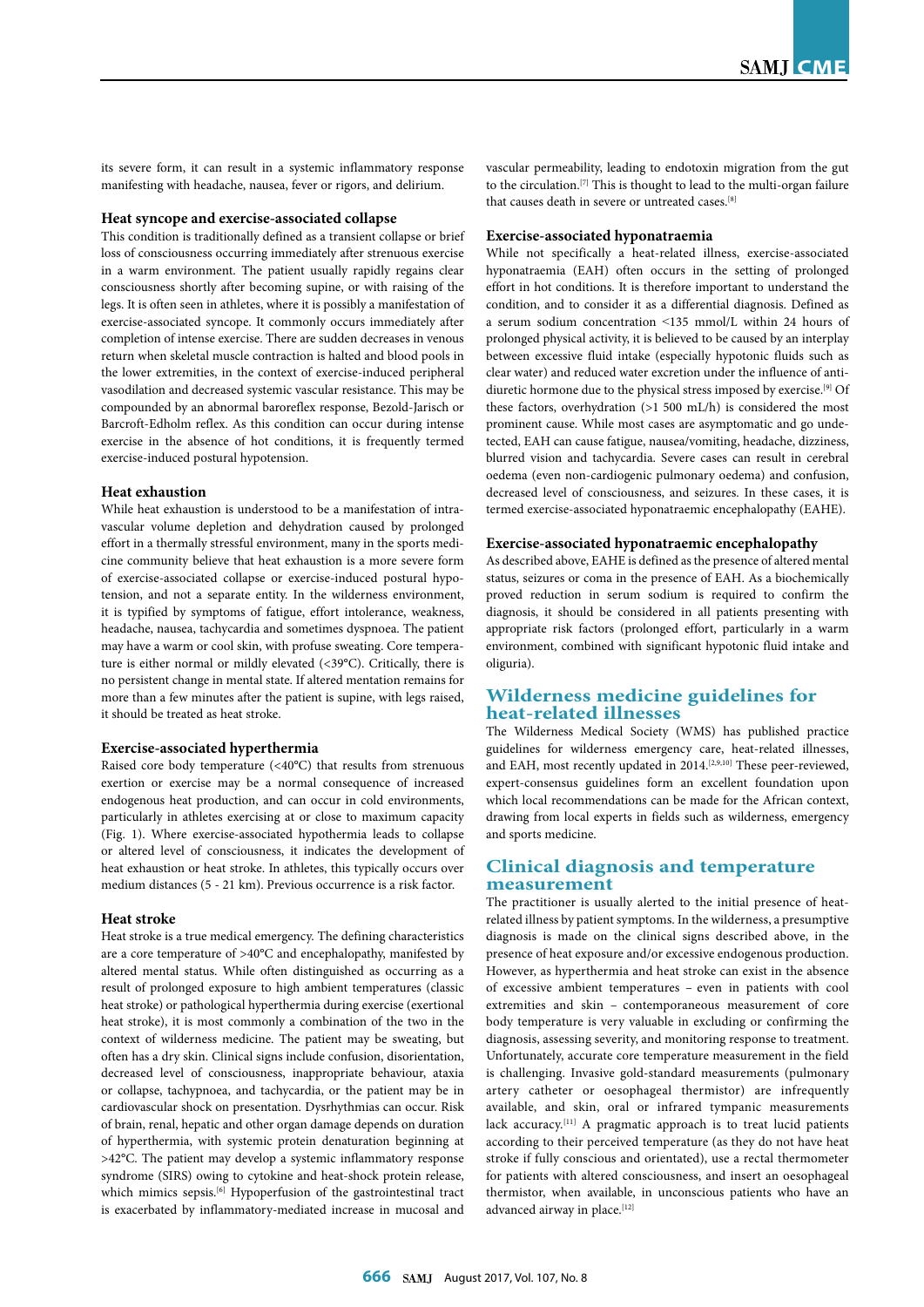# **Field management**

Severity of outcome of heat-related illness is directly proportionally related to duration of exposure. Treatment should therefore be initiated in the field, both to limit the progression of severity and to limit duration. Fortunately, there are many interventions that can be commenced in resource-constrained settings that will improve patient outcome (Table 2).

Field testing of serum sodium is available using compact, batterypowered point-of-care devices, such as the i-STAT analyser (Abbott Point of Care, USA).<sup>[13]</sup> However, in very hot environments, these devices often have a limited operation temperature range (e.g. 16 -  $30^{\circ}$ C for the i-STAT<sup>[14]</sup>), and the device may have to be kept cool in the field to guarantee function when required.<sup>[15]</sup>

#### **Hospital management**

Cases of suspected heat-related illness should always be managed urgently on admission to hospital. In addition to swift primary assessment and any related advanced life-support interventions, a reliable (rectal or oesophageal) core temperature and serum sodium measurement should be obtained as a matter of priority. Intravenous access should be established. It is valuable to obtain haematological, electrolyte, creatinine kinase, renal and liver function tests at the same time. Patients with altered mental status and a core temperature of >39°C must be urgently cooled, using methods described below. Invasive cooling using bladder, gastric, pleural or peritoneal lavage can be considered if the patient does not respond rapidly. Seizures should be controlled with a benzodiazepine or propofol, which may necessitate intubation and ventilation. Treat hypotension or shock with fluid resuscitation, but avoid hypotonic fluids, especially if the serum sodium level is unknown. If EAHE is diagnosed, up to three 100 mL boluses of 3% hypertonic saline at 10-minute intervals are advocated. There is no risk of central pontine myelinolysis with this therapy in the context of EAHE.[9]

Serum potassium and calcium should be assessed and corrected if abnormal. If there is biochemical evidence of rhabdomyolysis, promoting positive fluid balance, diuresis with furosemide, and alkalinisation of urine with sodium bicarbonate can be considered.[7,8] In contrast to fever, there is no role for paracetamol and non-steroidal anti-inflammatory drug use in heat stroke, which may cause further harm.<sup>[10]</sup> Dantrolene has also not been shown to contribute to management.<sup>[16]</sup> Admission to an intensive care unit (ICU) with renal dialysis and management for multi-organ failure may be required. The treating clinicians should be alert for acute respiratory distress syndrome, liver or kidney injury, coagulopathy and gastrointestinal ischaemia.

#### **Scenario resolution**

You consider the potentially differential diagnosis, including presentation of underlying febrile illnesses such as malaria, hypoglycaemia, drug toxicity or intoxication, cardiac ischaemic events, epilepsy, an occult head injury or EAH. However, the hot conditions and strenuous exertion make heat exhaustion or heat stroke very likely.

# **Table 2. Field management of heat-related illness**

| .orc 2. I ferd munus,ement of heat feated milest                                                                             |  |
|------------------------------------------------------------------------------------------------------------------------------|--|
| In all suspected heat-related illness, decreasing physical effort or enforcing rest, moving the patient to a cool            |  |
| environment (or taking steps to shade the patient and encourage evaporative cooling), encouraging oral hydration             |  |
| if thirsty, and considering replacement of electrolytes are essential steps to enhance recovery.                             |  |
| Rest and stretch the involved limb and muscle groups. Encourage hydration with electrolytes. Consider calcium/               |  |
| magnesium supplementation.                                                                                                   |  |
| Promote a cool environment and improved personal hygiene. Application of lotions will aggravate the condition,               |  |
| although some advocate a topical corticosteroid in severe cases. Acclimatisation and avoidance of sweating will              |  |
| reduce further incidences.                                                                                                   |  |
| Prevention of further exposure using barriers (clothing and regularly applied high-factor sunscreen) is essential.           |  |
| Hydrating lotions and oral anti-inflammatories may reduce severity.                                                          |  |
| Cool the patient where possible; place supine and elevate legs. Once recovered, decrease effort and encourage                |  |
| frequent rest. Avoid aggressive intravenous and other invasive therapies.                                                    |  |
| Cool environment, rest, rehydration (typically oral), and consider electrolytes (oral). Assess core temperature early        |  |
| if there is any evidence of change in mental status. Evacuation for severe cases or those who respond poorly.                |  |
| Provide advanced life support as indicated. Administer oxygen if available and saturations are <92%. Aggressive              |  |
| cooling using any available means should be initiated, including shading the patient from sunlight, removing                 |  |
| excess clothing, soaking, dousing or partially submerging the patient in cold water, fanning, cold IV fluids,                |  |
| or even an ice bath. Covering the patient with a soaked blanket/sheet with continuous fanning is an effective                |  |
| method, using convective and evaporative cooling. Ice packs can be applied to the neck, axilla and groin, but                |  |
| their use and effectiveness have been challenged. No paracetamol or NSAIDs should be administered. Invasive/                 |  |
| rectal temperature monitoring should be established. Cool until 39°C and then observe; beware of rebound                     |  |
| hyperthermia, but also excessive cooling. If using cold water or ice baths to cool the patient, it is effective to           |  |
| continue until the conscious patient begins to complain of cold. All patients should be evacuated to definitive              |  |
| medical care urgently.                                                                                                       |  |
| EAH/EAHE should form part of the differential diagnosis for heat-related illnesses in the field. Ideally, field              |  |
| testing of serum should be used, as this guides the selection of fluid (hypo-, iso- or hypertonic) used for treatment.       |  |
| In the absence of measurement, hypotonic or isotonic IV fluids should be avoided unless there is a clear indication          |  |
| (e.g. hypotension/shock). If hyponatraemia (serum sodium <135 mmol/L) can be demonstrated in the field,                      |  |
| oral or IV hypertonic saline (100 mL 3% NaCl) can be administered every 10 minutes until 3 doses have been                   |  |
| completed or neurological symptoms improve. <sup>[9]</sup> An oral mixture of hypertonic saline can be created by adding 3 - |  |
| 4 stock cubes to half a cup of water.                                                                                        |  |
|                                                                                                                              |  |

EAH = exercise-associated hyponatraemia; EAHE = exercise-associated hyponatraemic encephalopathy; IV = intravenous; NSAIDs = non-steroidal anti-inflammatory drugs